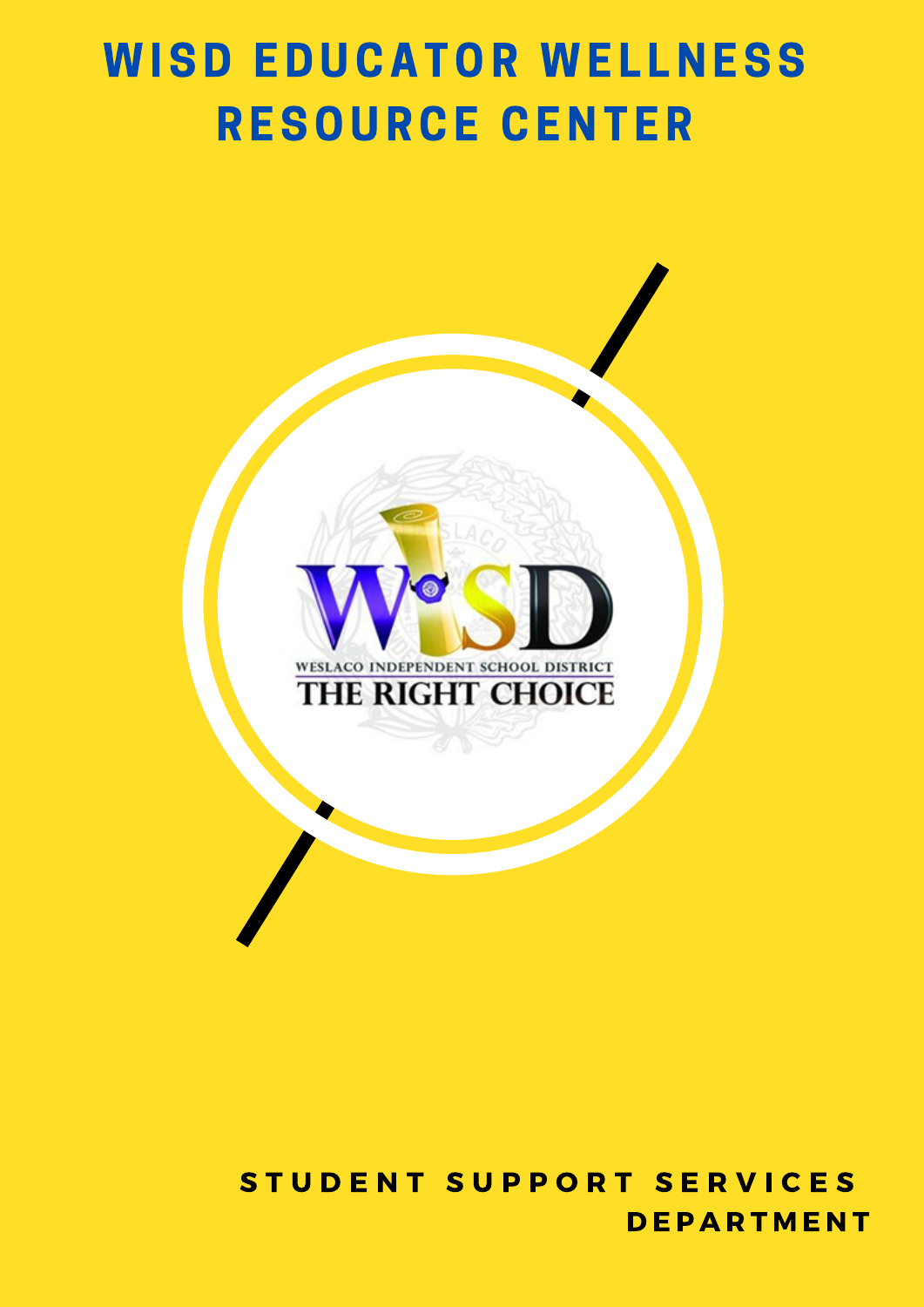

# **A B O U T T H E R E S O U R C E C E N T E R**

The WISD Educator Wellness Resource Center is available for all employees designed to provide information that will enrich their physical, mental, emotional, and occupational well-being. Wellness is the proces through which people become aware of, and make choices toward, a more successful existence.

The COVID-19 pandemic has changed the field of education and affected our schools in different ways. Our staff, students, and families have experienced difficult times. From the sudden closing of school buildings, to the complete restructuring of our educational system, to the unrest, stress, and emotional toll of re-imagining our work while caring for our families. And, all the while, each of us is trying to make sure we, and those we love, stay emotionally, mentally, and physically healthy and safe. Unfortunately, over the course of the COVID-19 pandemic, many students have been at higher risk of exposure to additional trauma and stress, and as we all head back to school, whether inperson or virtually, there are tremendous needs related to health and safety.

Supporting mental health, emotional wellbeing, and teaching and learning is essential at this time. That is why WISD has launched the WISD Educator Wellness Resource Center designed to connect you with relevant information that can help you address the emotional needs of your students–but also yourself, your colleagues, and students' families. We have staff members that are available to meet with you and provide you with necessary support.

#### **E D U C A T O R W E L L N E S S R E S O U R C E S**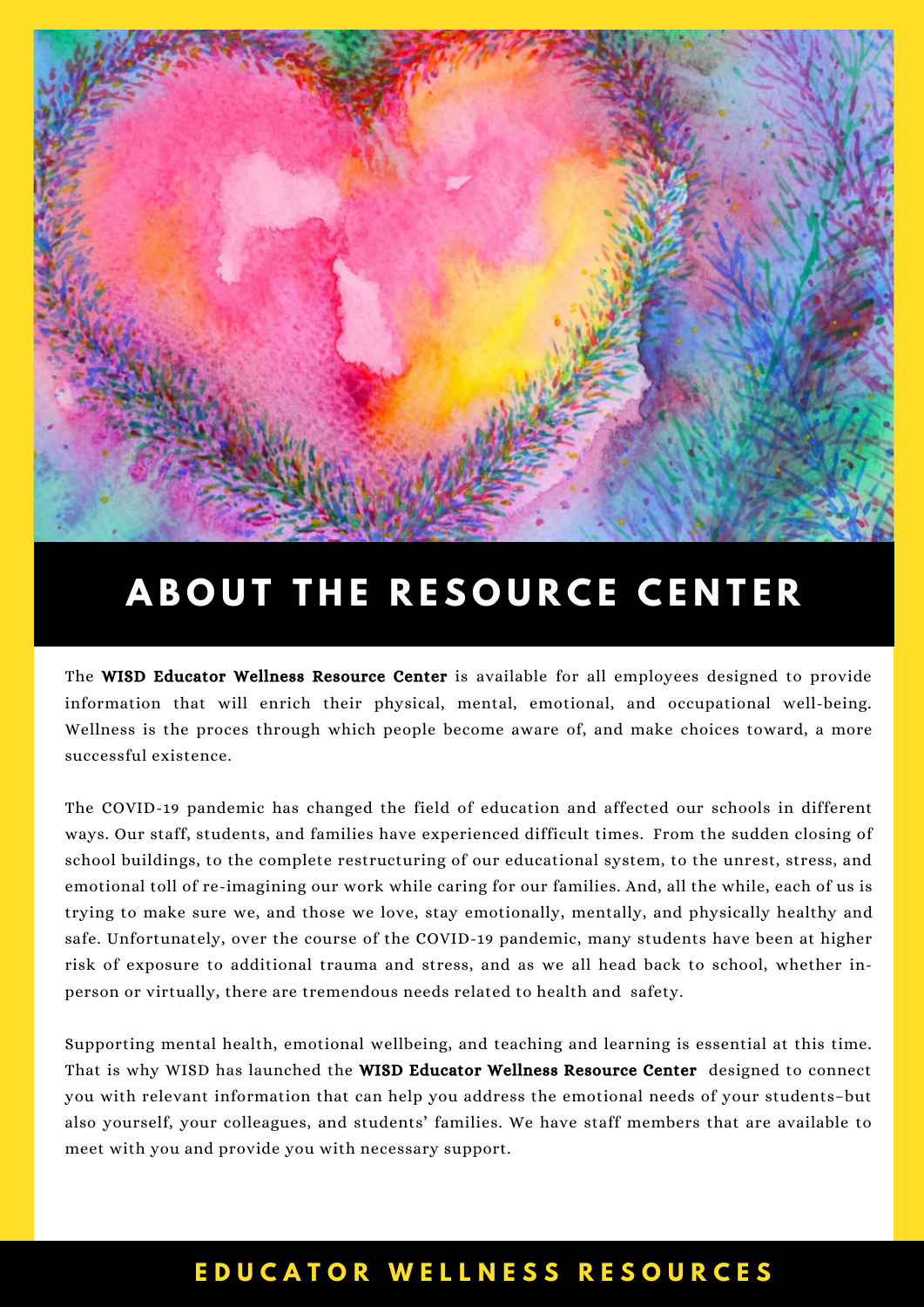Educators mental health and wellness is correlated with student wellness and overall achievment. Focusing on your own wellness is just as important as the skills and strategies you use to help your students.



The Texas Education Agency has launched Project Restore. This is a trauma-informed series of videos,which are designed to help educators connect to relevant science and strategies that can help us address our own emotional needs as well as the needs of our students and colleagues.

#### Click here to access Project [Restore](https://www.texasprojectrestore.org/)

# Empowering our educators!

At WISD, it has always been our committment to keep children, staff, and families safe while providing the best, well-rounded educational experience. We have always been in the forefront of education. We are here to help you, your families and your colleagues. Let's work together and continue to make Weslaco ISD Strong!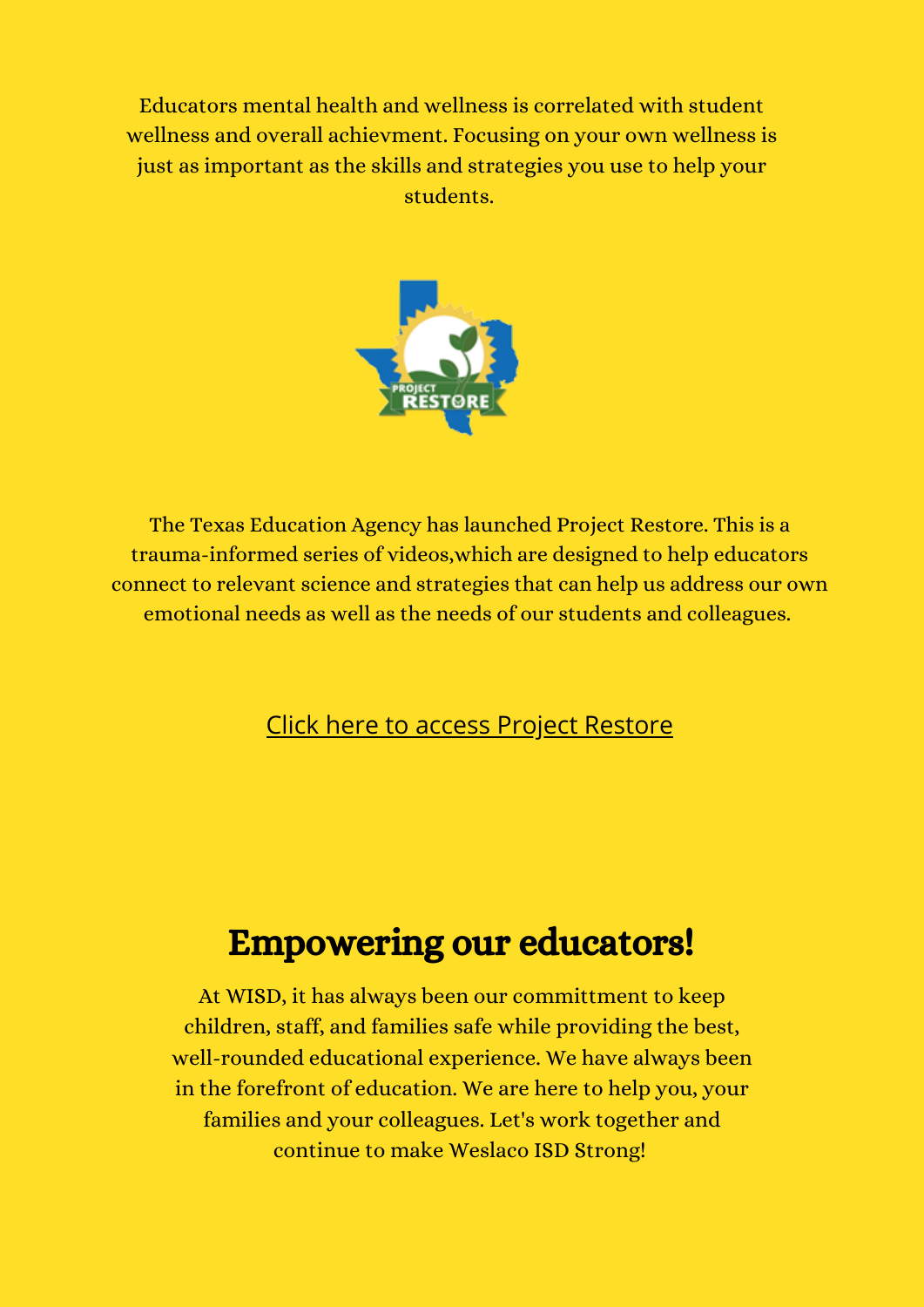# **RESOURCES FOR TEACHERS AND STAFF**

Times are challenging for teachers and staff. You are playing the role of an educator but also of a listener, caretaker, and leaders. We have compiled a list of quick resources, articles, and more to help you unwind, teach, and explore mental health and wellness in the time of COVID-19.

[Mental](https://mentalhealthtx.org/) Health Texas

Taking Care of Your [Emotional](https://emergency.cdc.gov/coping/selfcare.asp) Health

**[Healthy-Related](https://www.cdc.gov/hrqol/index.htm) Quality of Life** 

[Professional](https://proqol.org/) Qualilty of Life

Educator Resilience and [Trauma-Informed](https://gtlcenter.org/sites/default/files/Educator-Resilience-Trauma-Informed-Self-Care-Self-Assessment.pdf) Self-Care

Self-Care During [COVID-19](https://storage.trailstowellness.org/trails-2/covid-19-resources/self-care-during-covid-19-for-student-support-professionals.pdf)

[COVID-19](https://tea.texas.gov/sites/default/files/covid/covid-19_mh_resources_4.3.20.pdf) Mental & Behavioral Health Grief and Trauma

**[Secondary](https://www.acf.hhs.gov/trauma-toolkit/secondary-traumatic-stress) Traumatic Stress** 

[Compassion](http://tsaforschools.org/_static/tsa/uploads/files/self-carenctsn.pdf) Fatigue

Support for [Teachers](https://statprogram.org/) Affected by Trauma

Teacher [Self-Care](https://www.waterford.org/education/teacher-self-care-activities/) Activities

[Compassionate](https://compassionresiliencetoolkit.org/schools/a-toolkit-for-schools/) Resilience

TEA Mental Health & [Behavioral](https://tea.texas.gov/about-tea/other-services/mental-health/mental-health-and-behavioral-health) Health

Teacher [Strength](https://mhttcnetwork.org/centers/global-mhttc/school-mental-health-resources) and Health

What is Mental [Health?](https://www.mentalhealth.gov/)

A Guide to [Mental](https://online.maryville.edu/blog/-a-guide-to-childrens-mental-health/) Illness

Coping with Stress During [Infectious](https://www.wisd.us/uploaded/Central_Office/Student_Support_Services/Forms/Coping_with_Stress_During_Infectious_Disease_Outbreak.pdf) Disease Outbreak

[Coping](https://www.cdc.gov/coronavirus/2019-ncov/daily-life-coping/managing-stress-anxiety.html?CDC_AA_refVal=https%3A%2F%2Fwww.cdc.gov%2Fcoronavirus%2F2019-ncov%2Fprepare%2Fmanaging-stress-anxiety.html) with Stress

Employee [Information](https://www.quantumworkplace.com/en/engaging-employees-coronavirus-pandemic) During COVID19

Coping Skills [Checklist](https://www.vestal.stier.org/Downloads/Coping_checklist.pdf)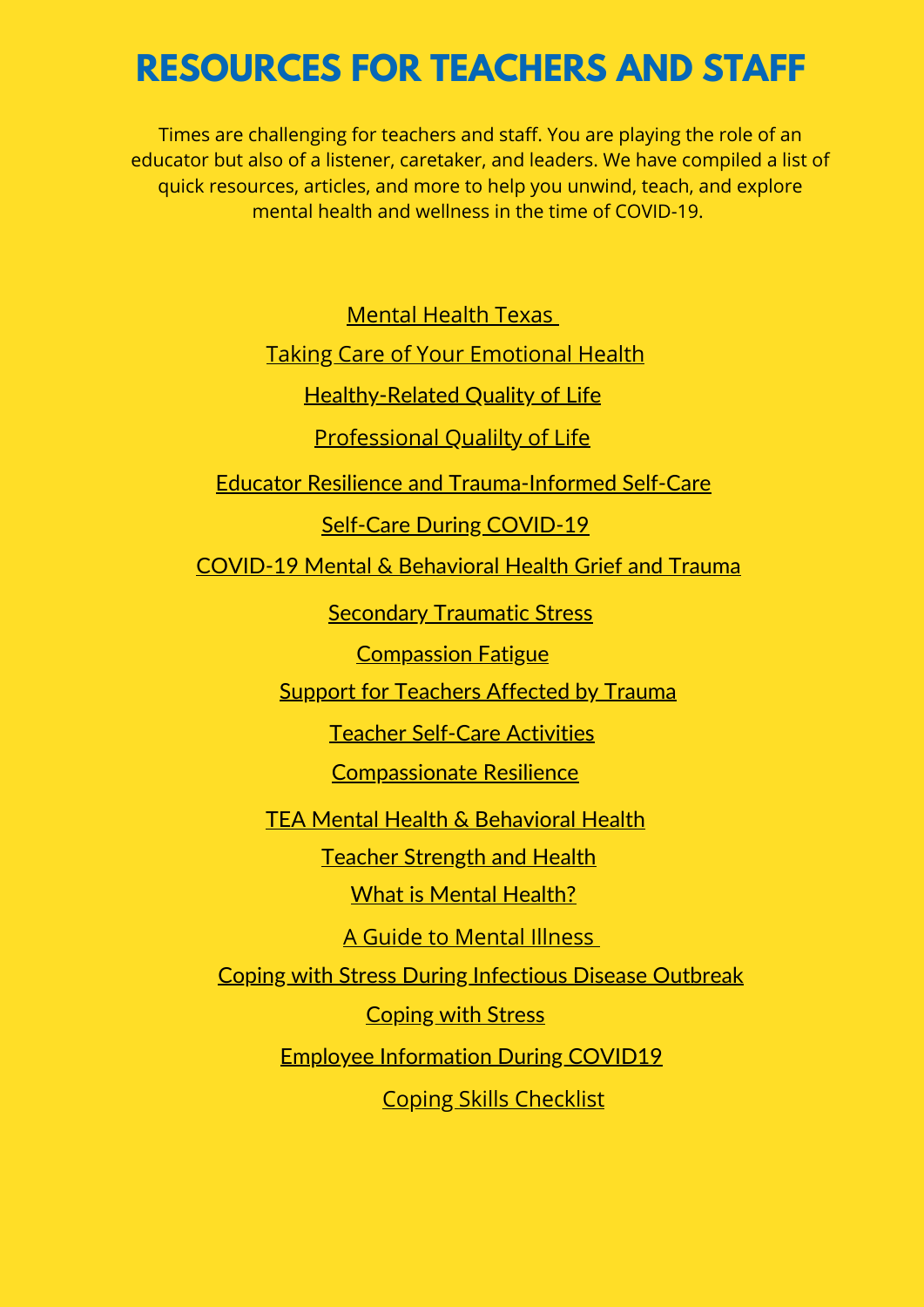#### 10 MENTAL HEALTH TIPS FOR TEACHERS AND STAFF DURING THE COVID-19 PANDEM[IC](https://everfi.com/blog/k-12/10-ways-educators-can-support-their-mental-health/)

Ask an expert! [Knowledge](https://www.virusanxiety.com/ask-an-expert-1) is power[.](https://www.virusanxiety.com/ask-an-expert-1)